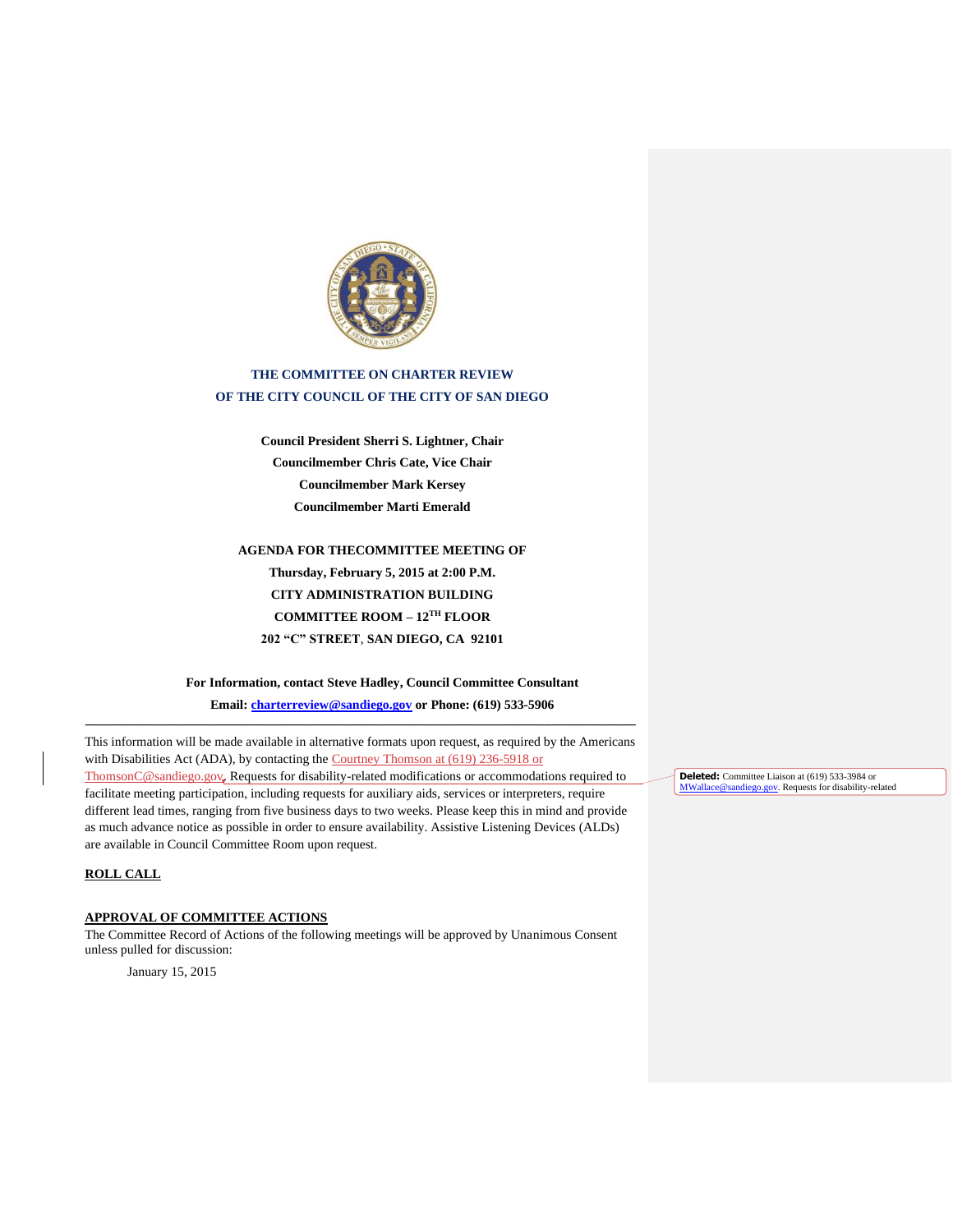**NON-AGENDA PUBLIC COMMENT** This portion of the agenda provides an opportunity for members of the public to address the Committee on items of interest within the jurisdiction of the Committee. (Comments relating to items on today's docket are to be taken at the time the item is heard.) Comments are limited to three (3) minutes and are non-debatable. To exercise this right, members of the public must submit a Public Comment Request form prior to the meeting. At the conclusion of the comment, the Committee Chair has the discretion to determine appropriate disposition of the matter. Pursuant to open meeting laws, no discussion or action, other than a referral, shall be taken by the Committee on any issue brought forth under Non-Agenda Public Comment.

## **COMMITTEE MEMBERS, MAYOR, INDEPENDENT BUDGET ANALYST, CITY ATTORNEY, CITY CLERK, DIRECTOR OF LEGISLATIVE AFFAIRS COMMENT**

## **REQUESTS FOR CONTINUANCE**

## **DISCUSSION AGENDA :**

ITEM-1: Committee consideration of the City Attorney's February 5, 2014 REPORT TO [THE CITY COUNCIL, SAN DIEGO CHARTER LEGAL REVIEW](http://docs.sandiego.gov/councilcomm_agendas_attach/2015/cr_150205_1.pdf) and CITY **[CHARTER](http://www.sandiego.gov/city-clerk/officialdocs/legisdocs/charter.shtml)** 

> [The Committee will consider the following Charter section issues and options as presented in the City Attorney's Report]

§ 18 Authentication and Publication of Ordinances and Resolutions

§ 26 Administrative Code – Powers and Duties of Administrative Offices and Departments

§ 32.1 Responsibility of Manager and Non-managerial Officers to Report to Council

§ 35 Purchasing Agent and § 94 Contracts

§ 39.1 Audit Committee

- § 41(c) Planning Commission Duties
- § 42 Membership Selection
- § 76 Limit of Tax Levy

§ 76.1 Special Taxes